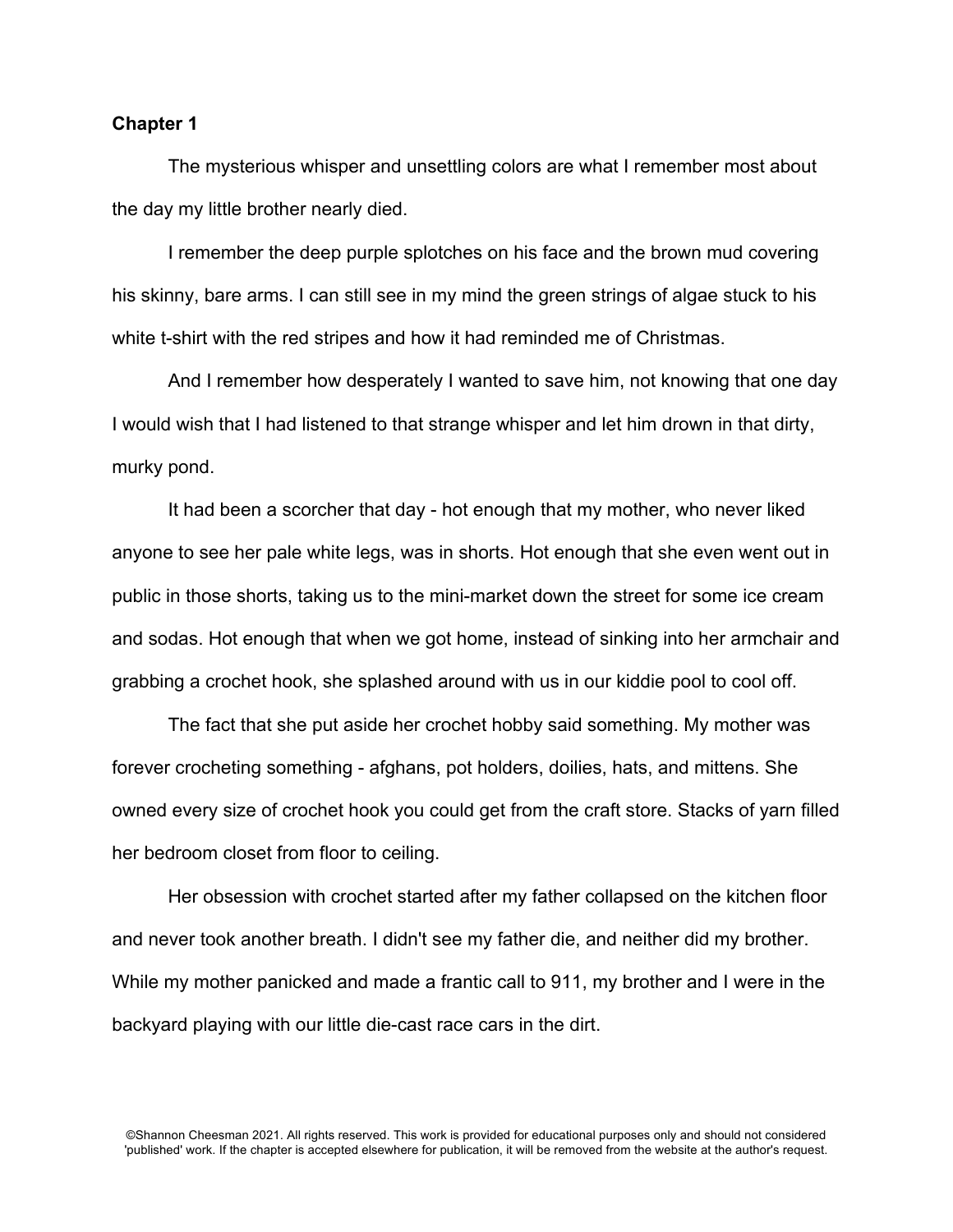Life was not the same in our house after that day. My mother became sad and distant. My brother and I would sit on the couch with the TV on, and she would sit in her big green chair, either concentrating hard on a pattern or furiously hooking yarn with a crochet hook over and over again. Sometimes I would sit there and watch her hands her left one holding her latest creation in place and her right one working the hook in a mesmerizing rhythm.

It had been Rony's idea to go to the pond down the street. He begged our mother to take us. We weren't allowed to go there by ourselves, although we'd snuck there a few times, and he was stuck on catching a frog that he could take home.

The pond was different that day. Rocks covered in baked algae poked out of the dark water, and the mud around its edges was dry and cracked from the heat. It smelled funny, too. My mother turned up her nose while I grabbed a stick and poked around on the water's edge.

Rony ran off to find his frogs. My mother laid down on a patch of grass in the shade, kicked off her sandals, stretched her white legs, and closed her eyes.

I wandered off, swinging the stick through the grass, poking at strange things I found, and picking at a scab on my leg that I'd gotten from falling off my bike.

The scab came off easily, and I carefully placed it in my hand, staring at the crusty, brownish thing with wonder. I flipped it over and noticed how the other side was wet with pus. "Cool," I thought to myself before tossing it into the grass.

My leg bled where the scab had been. I wiped the blood off my leg, lifted my head, and gazed across the pond to where Rony was leaning at the water's edge, looking at something.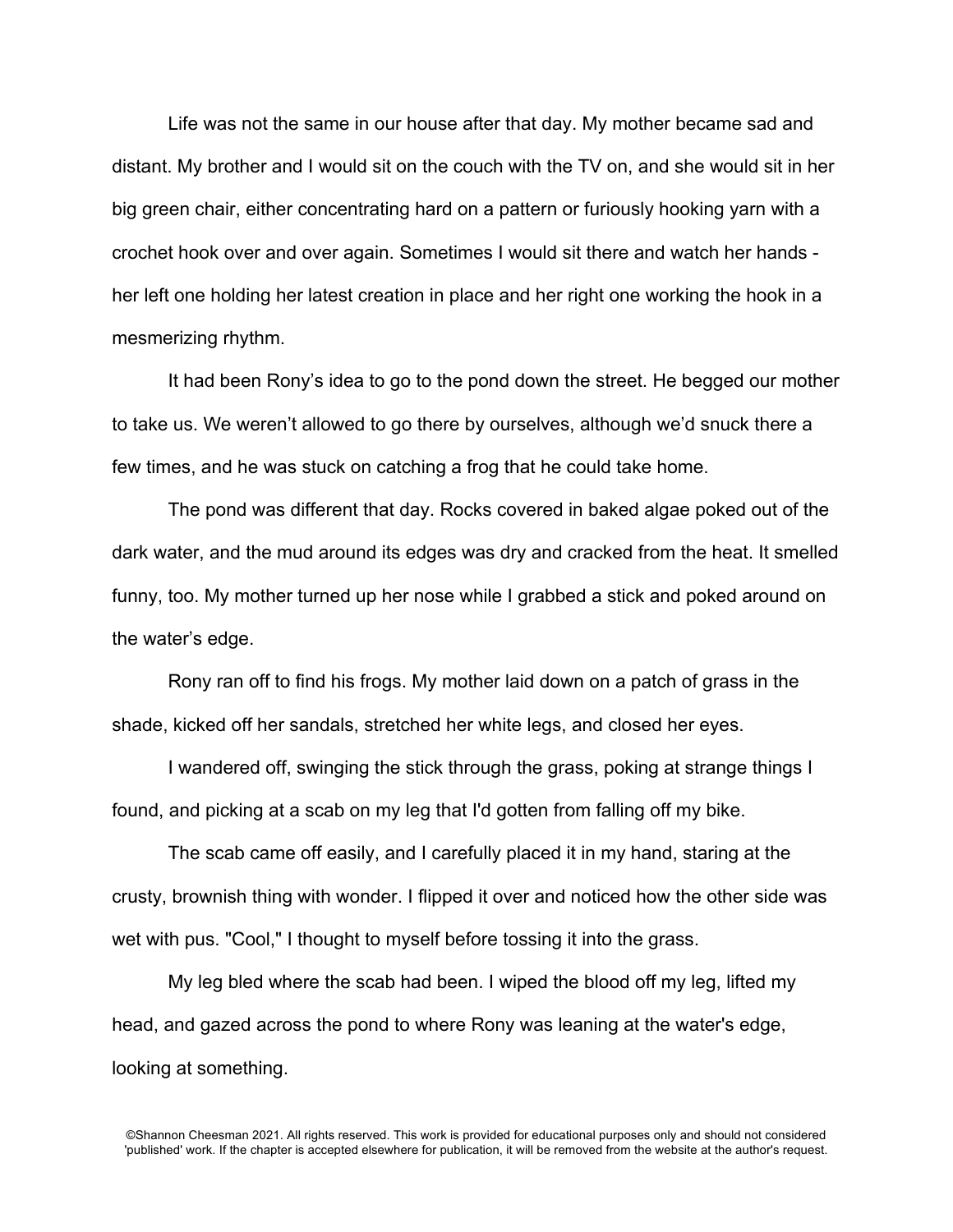I watched as he reached his hand into the water to try to grab whatever it was that had caught his attention, and then I sat down to write my name in the dirt. "Vida," I spelled out with the stick, drawing a heart around it when I was done and adding a few blades of grass for decoration.

When I finished, I looked back up to see what Rony was doing, but I couldn't spot him. My eyes quickly scanned the pond, but he wasn't there. I could see my mother but not him. I stood up and looked around, trying to figure out where he had gone.

"Rony?" I called out.

My mother opened her eyes and looked over in my direction from her patch of grass. She didn't get up.

"What are you doing, Vida?" she asked.

"Nothing, mom," I said, looking around.

"You two stay close," she said. Then she leaned her head back and closed her eyes again.

The spot where I'd pulled the scab off my leg was itchy, and I leaned down to scratch it before heading in the direction where I'd last seen Rony. He was probably chasing a frog in the bushes.

Halfway there, though, something caught my eye, and my brain struggled to make sense of what I saw. *Why is Rony's shirt with the red stripes in the water?*

I stood there for a moment, trying to figure out what it meant. The grass tickled my feet, the hot sun made me sweat, and for some reason, Rony's shirt was in the water.

But then I figured it out. And I ran.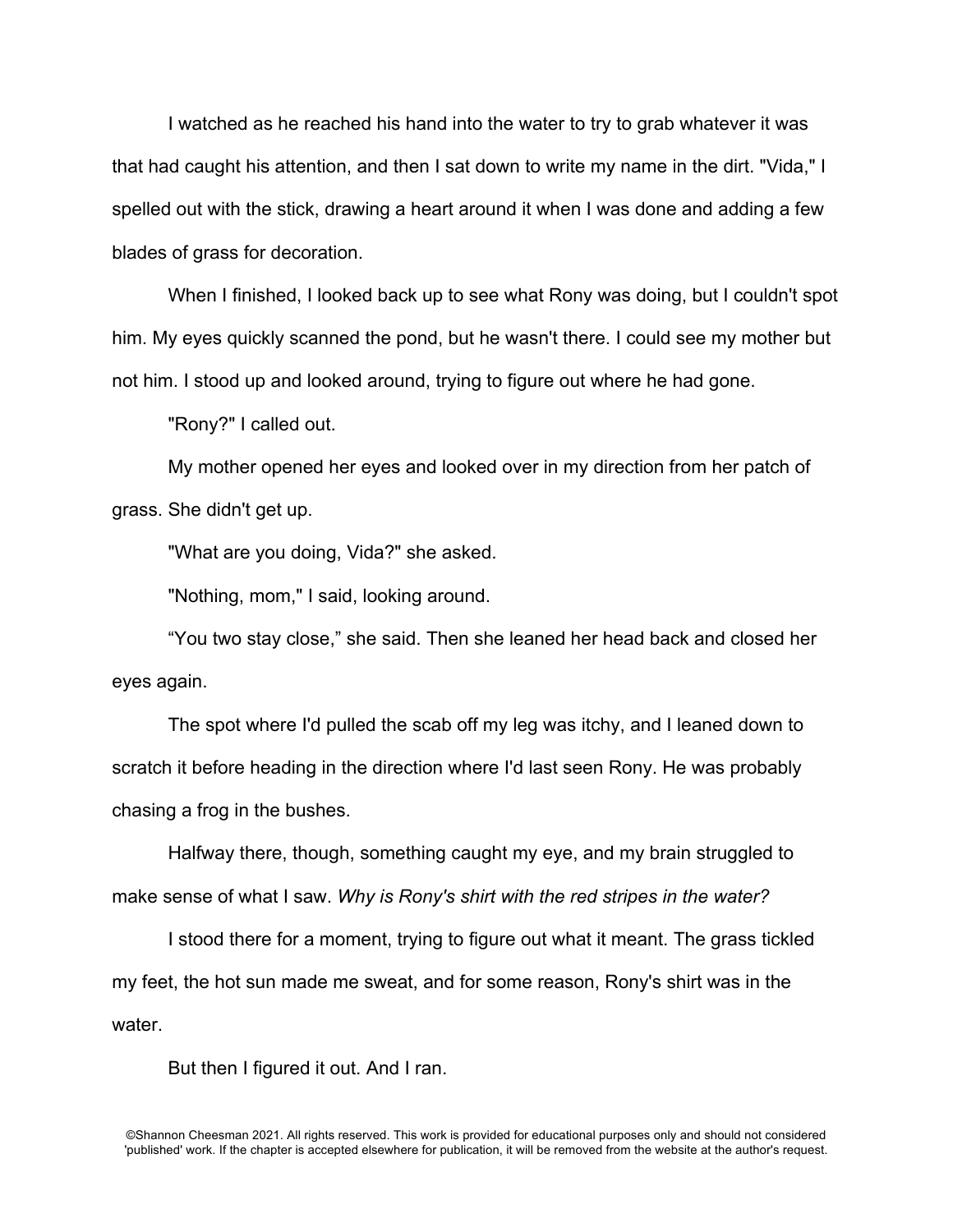I bolted as fast as I could toward Rony, nearly tripping over rocks and almost falling headfirst into the dried mud when I tried to jump over a log.

As fast as I had been running to reach him, I stopped short at the water's edge, not because I wanted to, but because something willed me to. I could see Rony's shirt in the water, clearer now that I was closer, and he was in it. But I couldn't move.

I no longer heard grasshoppers jumping in the grass or lizards scurrying around in the bushes. Mosquitoes were no longer making circles on the water, and the rank smell of dried algae and things baked in the heat had disappeared.

I looked down at my hands, and they suddenly seemed full of light, and it wasn't from the sun that was shining on them. It was like I suddenly had some type of magical power. The light started getting blurry, and everything else around me was beginning to do the same. I blinked my eyes a few times to focus, but it didn't do any good.

And then a voice, light as the wind and barely audible, blew past my ear, startling me.

"Let him go," the voice said.

The light disappeared from my hands, and in an instant, everything was normal again. The grasshoppers were back doing their thing, I could hear noises in the bushes, and I could smell the pond too.

I stood there with my feet firmly planted on the ground, confused.

One of Rony's hands floated to the surface, and I couldn't help but want to reach for it.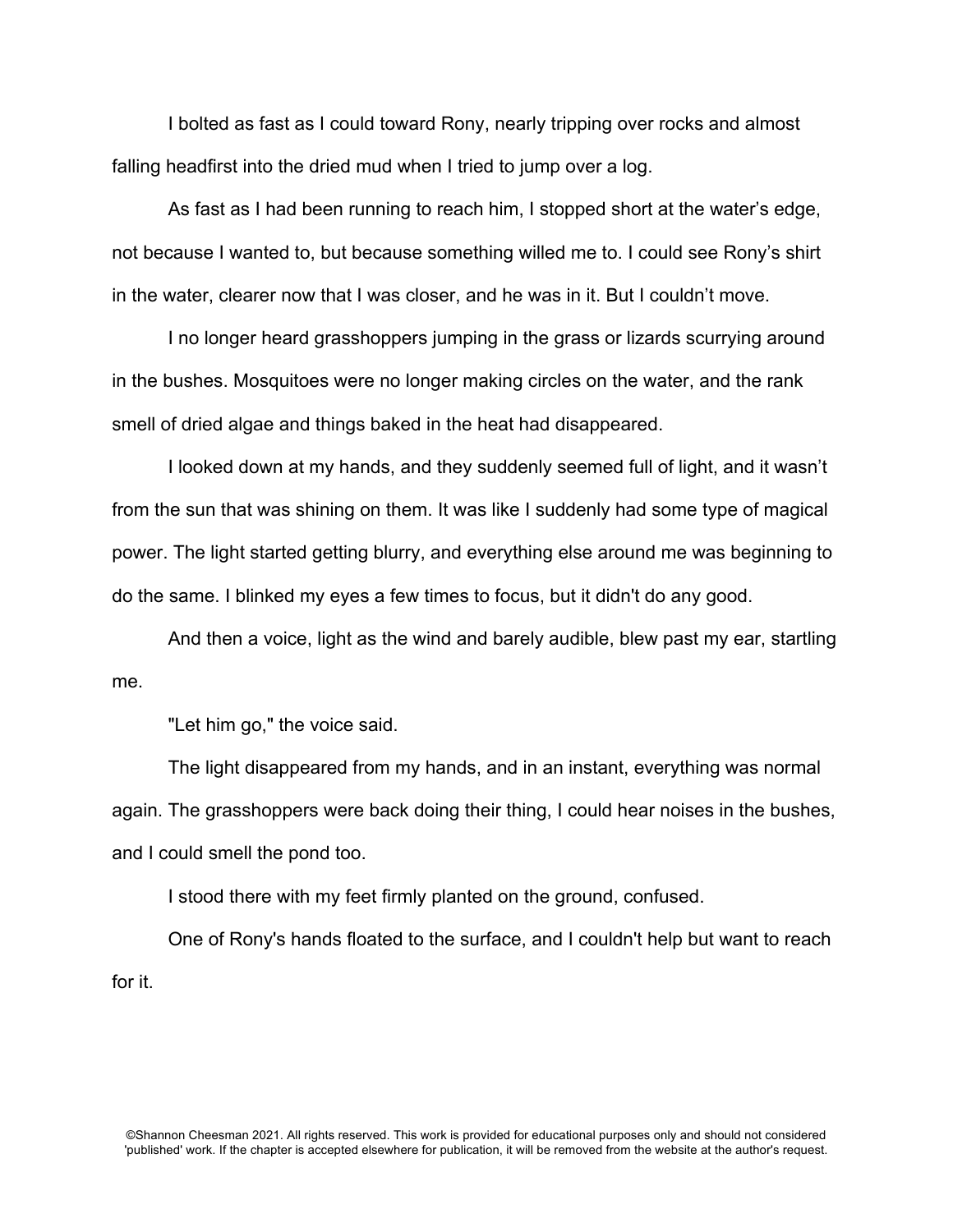"I can't let him go," I said out loud. I was hoping whoever had whispered to me was listening. "I *can't*," I said with conviction. And then I screamed for my mother and jumped into the water to get my little brother.

At the hospital, everyone praised me for saving Rony's life. The doctors and nurses all patted me on my back and told me what a strong and brave girl I was to pull him out of the pond and call out for help. But I couldn't stop thinking about that whisper.

Rony didn't look like himself in the hospital bed. His eyes were closed, he had tubes coming out of his nose and mouth, and there was still some green algae in his hair. I heard my mother tell a nurse that she could smell the pond on him when she leaned in close. And then she started crying again. She had hidden her tears when my father died, but now they flowed freely.

I didn't get close enough to my brother to smell the pond. I didn't get close to him at all but instead stood back while my mother touched his hands and even rubbed his feet. I found myself looking at my own hands, wondering if the light was going to come back.

When my grandmother came to see Rony, she wasn't afraid to touch him. She held his hand too, hummed a lullaby, and told him, "everything's going to be fine little one."

My mother left the room to talk to the doctors, and I watched my grandmother. I felt awkward. Everything in the room felt wrong.

My grandmother turned to me and pulled me in close for a hug.

"Vida, honey, are you alright?" she said.

I said nothing and wept in my grandmother's arms.